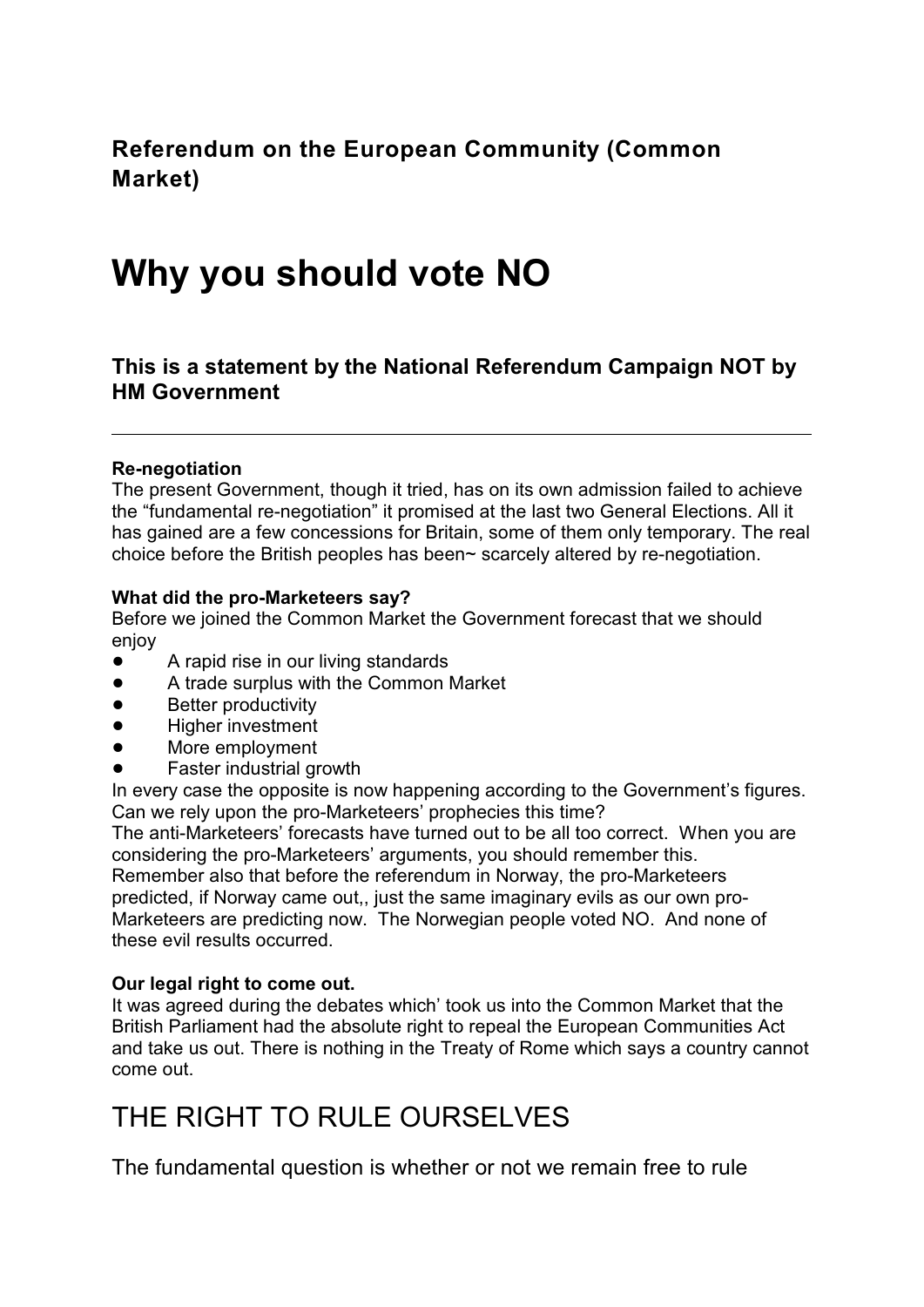#### ourselves in our own way

For the British people, membership of the Common Market has already been a bad bargain. What is worse, it sets out by stages to merge Britain with France, Germany, Italy and other countries into a single nation. This will take away from us the right to rule ourselves which we have enjoyed for centuries.

The Common Market increasingly does this by making our laws and by deciding our policies on food, prices, trade and employment—all matters which affect the lives of us all.

Already, under the Treaty of Rome, policies are being decided, rules made, laws enacted and taxes raised, not by our own Parliament elected by the British people, but by the Common Market—often by the unelected Commissioners in Brussels. As this system tightens—and it will— our right, by our votes, to change policies and laws in Britain will steadily dwindle. Unlike British laws, those of the Common Market—which will take precedence over our own laws—can only be changed if all the other members of the Common Market agree.

### **Your vote affects the future of your country**

This is wholly contrary to the wishes of ordinary people who everywhere want more, not less, control over their own lives.

Those who want Britain in the Common Market are defeatists; they see no independent future for our country.

Your vote will affect the future of your country for generations to come.

We say: Let's rule ourselves, while trading and remaining friendly with other nations. We say: No rule from Brussels. We say: Vote No.

## **YOUR FOOD, YOUR JOBS, OUR TRADE**

We cannot afford to remain in the Common Market because:

#### **It must mean still higher food prices**

Before we joined, we could buy our food at the lowest cost from the most efficient producers in the world. Since we joined, we are no longer allowed to buy all our food where it suits us best. Inside the Common Market, taxes are imposed on food imported from outside countries. For instance, we now have to pay a tax of over £300 a ton on butter imported from outside the Market and over £350 a ton on cheese.

Our food is still cheaper than in the rest of the Common Market. But if we stay in, we will be forced by Common Market rules to bring our food prices up to Common Market levels. All of us, young and old alike, will have to pay. For example, the price of butter has to be almost doubled by 1978 if we stay in.

#### **Food destroyed — or sold to Russia**

If the vote is Yes, your food must cost you more. Not merely do the Common Market authorities tax food imports or shut them out, but they also buy up home-produced food (through Intervention Boards) purely to keep the prices up. Then they store it in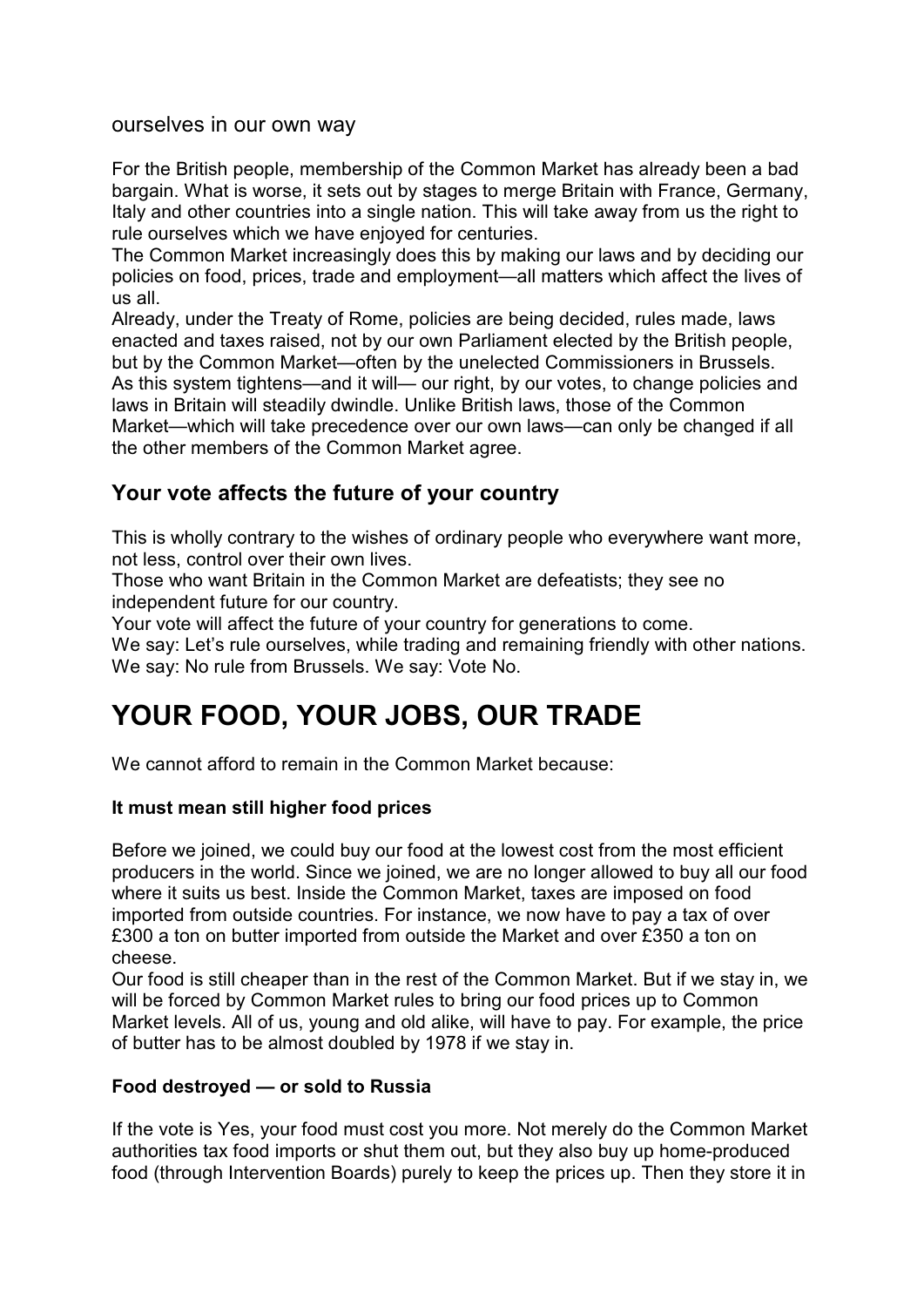warehouses, thus creating mountains of beef, butter, grain, etc. Some of this food is deliberately made unfit for human consumption or even destroyed, and some is sold to countries like Russia, at prices well below what the housewife in the Common Market has to pay.

The Common Market has already stored up a beef mountain of over 300,000 tons, and all beef imports from outside have been banned.

#### **Food price increases due to the Market**

If we come out of the Market, we could buy beef, veal, mutton, lamb, butter, cheese and other foods more cheaply than if we stay in. World food prices outside the Market are now falling.

There is no doubt that the rise in food prices in Britain in the last three years has been partly due to joining between 1971 and 1974, food prices rose in Britain and Ireland (which joined) by over 40%. In Norway and Sweden (which stayed out) they rose only by about 20%.

#### **Your jobs at risk**

If we stay in the Common Market, a British Government can no longer prevent the drift of industry southwards and increasingly to the Continent. This is already happening.

If it went on, it would be particularly damaging to Scotland, Wales, Northern Ireland and much of the North and West of England, which have suffered so much from unemployment already.

If we stay in the Common Market, our Government must increasingly abandon to them control over this drift of industry and employment.

#### **Their threat to iron, steel and our oil**

Far-reaching powers of interference in the control of British industry, particularly iron and steel, are possessed by the Market authorities.

Interference with the oil around our shores has already been threatened by the Brussels Commission.

#### **Huge trade deficit with Common Market**

The Common Market pattern of trade was never designed to suit Britain. According to our Department of Trade, our trade deficit with the Common Market was running, in the early months of 1975, at nearly £2,600 million a year—a staggering figure, compared with a very small deficit in - -1970 when we were free to trade in accordance with our own policies.

#### **What they said was wrong**

Yet before entry, the pro-Marketeers said that the "effect upon our balance of trade would be positive and substantial". If you don't want this dangerous trade deficit to continue, vote *No*.

**Taxes to keep prices up** The Common Market's dear food policy is designed to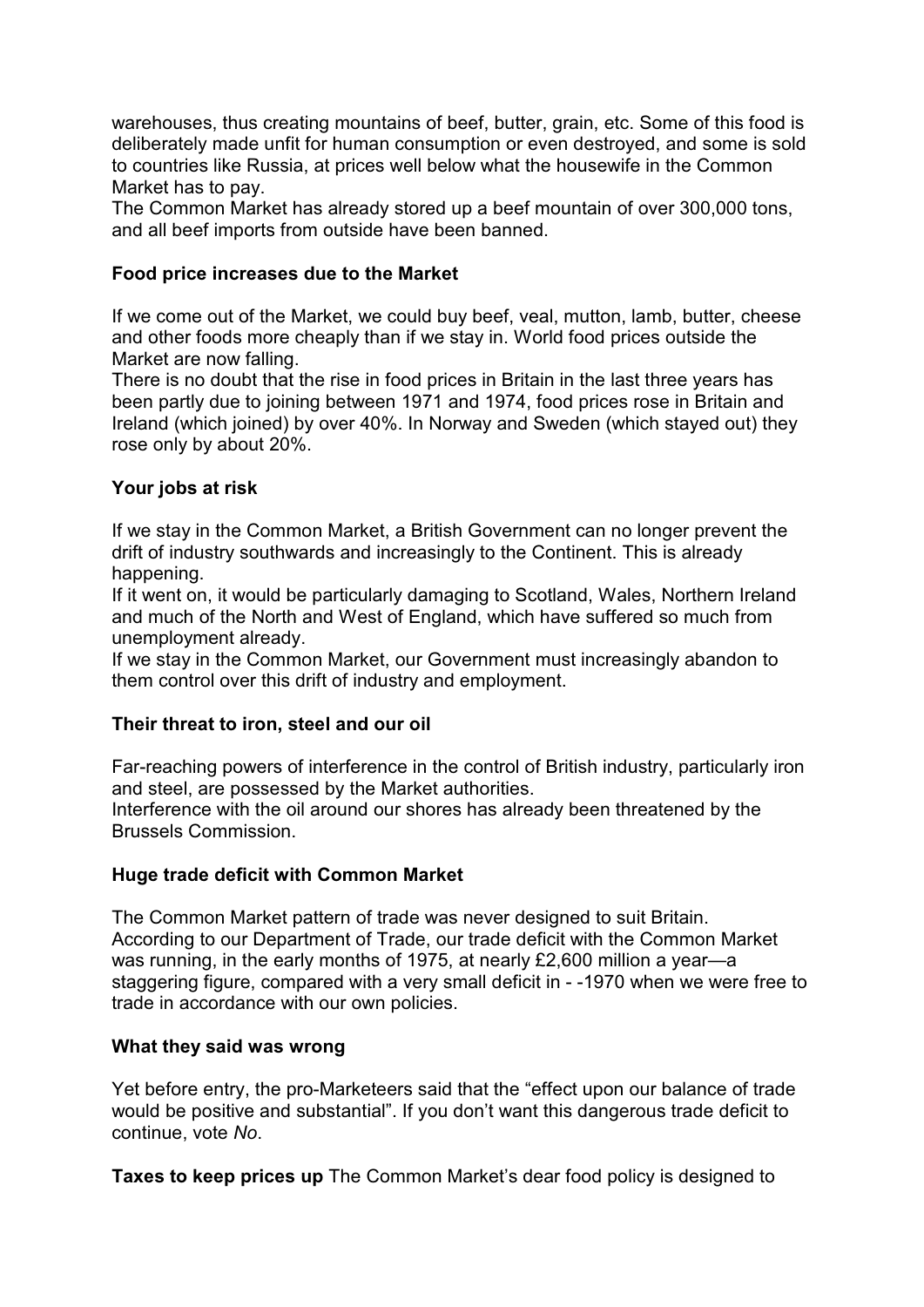prop up inefficient farmers on the Continent by keeping food prices high. If we stay in the Market, the British housewife will not only be paying more for her food but the British taxpayer will soon be paying many hundreds of millions of pounds a year to the Brussels budget, largely to subsidise Continental farmers. We are already paying into the Budget much more than we get out. This is entirely unreasonable and we cannot afford it.

**Agriculture** It would be far better for us if we had our own national agricultural policy suited to our own country, as we had before we joined. We could then guarantee prices for our farmers, and, at the same time, allow consumers to buy much more cheaply.

In the Common Market, the British taxpayer is paying as much to keep food prices up as we used to pay under our own policy to keep them down.

The Market also have their eyes on British fishing grounds because they have overfished their own waters.

**Commonwealth links** Our Commonwealth links are bound to be weakened much further if we stay in the Common Market. We are being forced to tax imported Commonwealth 3 goods. And as we lose our national independence, we shall cease, in practice, to be a member of the Commonwealth.

**Britain a mere province of the Common Market?** The real aim of the Market is, of course, to become one single country in which Britain would be reduced to a mere province. The plan is to have a Common Market Parliament by 1978 or shortly thereafter. Laws would be passed by that Parliament which would be binding on our country. No Parliament elected by the British people could change those laws. This may be acceptable to some Continental countries. In recent times, they have been ruled by dictators, or defeated or occupied. They are more used to abandoning their political institutions than we are.

Unless you want to be ruled more and more by a Continental Parliament in which Britain would be in a small minority, you should vote NO.

## **WHAT IS THE ALTERNATIVE?**

#### **A far better course is open to us**

If we withdraw from the Market, we could and should remain members of the wider Free Trade Area which now exists between the Common Market and the countries of the European Free Trade Association (EFTA)—Norway, Sweden, Finland, Austria, Switzerland, Portugal and Iceland.

These countries are now to enjoy free entry for their industrial exports into the Common Market without having to carry the burden of the Market's dear food policy or suffer rule from Brussels.

Britain already enjoys industrial free trade with these countries. If we withdrew from the Common Market, we should remain members of the wider group and enjoy, as the EFTA countries do, free or low-tariff entry into the Common Market countries without the burden of dear food or the loss of the British people's democratic rights.